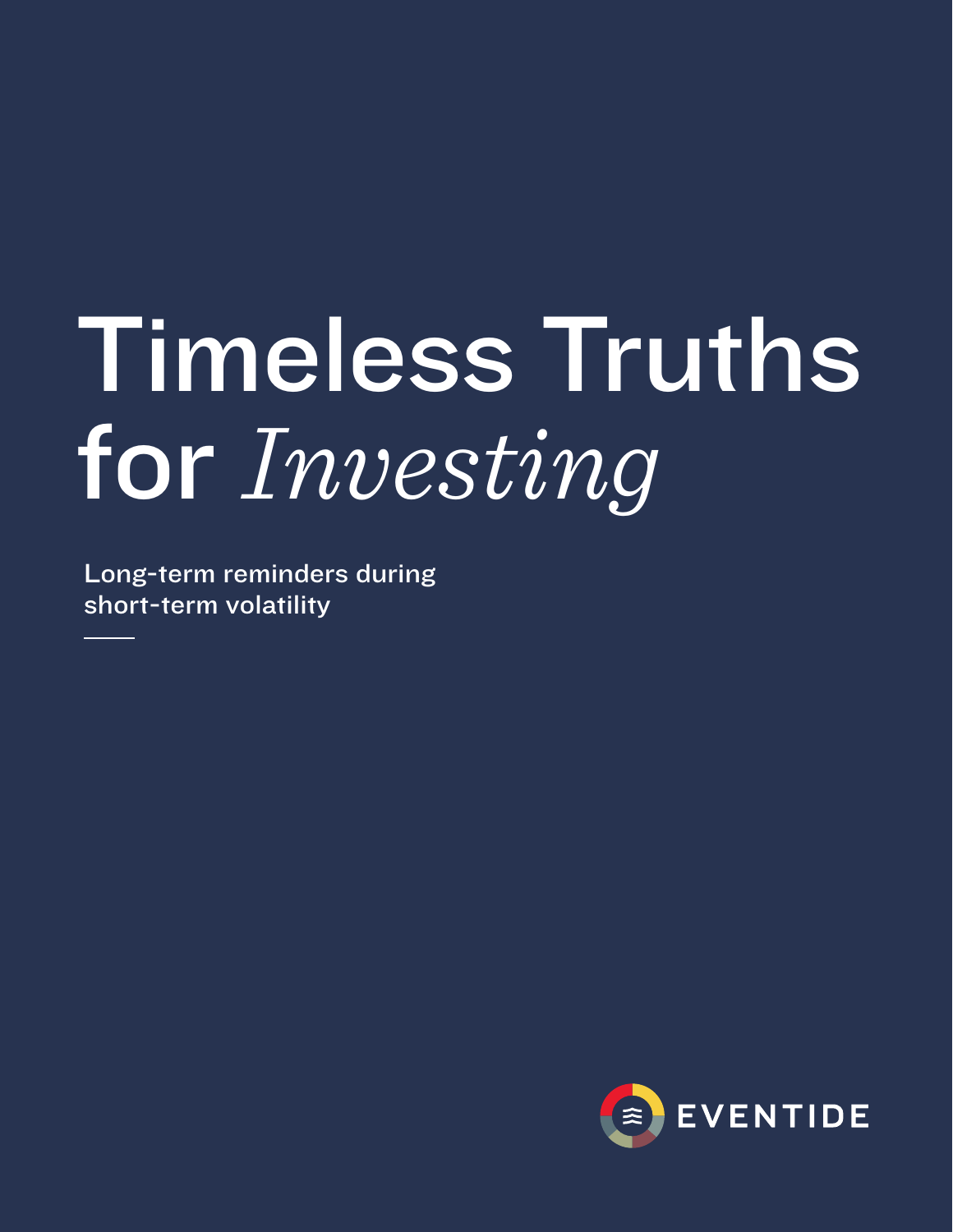When markets crash, investors worry. And when investors worry, they can make emotional decisions that jeopardize their long-term financial health. Unfortunately, fear causes us to forget some of the "timeless truths" that studies have shown to be advantageous to many investors in the long run.

There are many such truths to remember when it comes to investing, but five are particularly useful to remember during times of great uncertainty:

### 1. Keep Your Eye on the Owner, Not the Dog

Investor Ralph Wanger, according to Bill Bernstein, once explained the stock market this way:

*He likens the market to an excitable dog on a very long leash in New York City, darting randomly in every direction. The dog's owner is walking from Columbus Circle, through Central Park, to the Metropolitan Museum. At any one moment, there is no predicting which way the pooch will lurch. But in the long run, you know he's heading northeast at an average speed of three miles per hour. What is astonishing is that almost all the market players, big and small, seem to have their eye on the dog, and not the owner.1*

Short-term market movements can resemble an excitable dog on a long leash, chasing distractions in every direction. Attempting to predict the market's daily movements is exhausting, and, perhaps even more important, it is unnecessary for the long-term investor.

The graph shows the real total return of \$100 invested in the S&P 500 adjusted for inflation with dividends reinvested from January of 1871 through March of 2020. The graph also shows a hypothetical constant 6.6% growth real return adjusted for inflation. You can see that the daily, weekly, and even monthly fluctuations in the market are not always reliable indicators of its long-term returns.

Daily, weekly, and even monthly fluctuations in the market are not always reliable indicators of its long-term returns.

1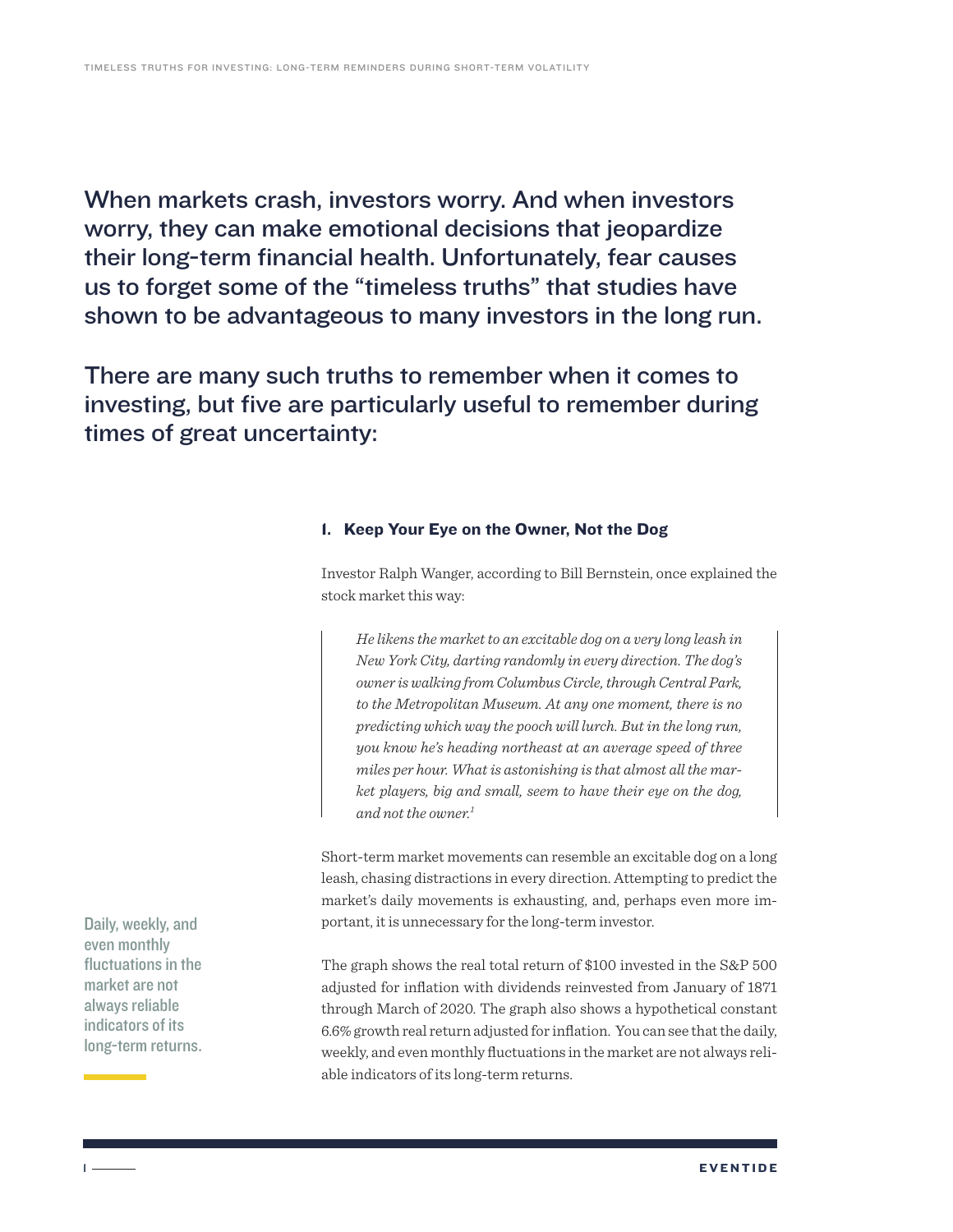

# 2. Restrain Yourself

On December 31, 2009, an article in the Wall Street Journal praised the decade's best-performing U.S. diversified stock mutual fund—the CGM Focus Fund.3 The fund had a more than 18% average annual return over the previous decade. Most investors in the fund, however, did not get to reap the benefits of this fund's returns due to their investment behavior. The typical investor bought in after the fund had a good run and sold out when the fund experienced a decline. Astonishingly, the average shareholder in the CGM Focus Fund lost 11% annually over the same time period.

It is important to restrain ourselves from making emotional decisions that deviate from our investment strategies. Lack of restraint may cause the average investor to buy and sell at the wrong times, resulting in returns that virtually underperform all asset classes over long stretches of time as shown by the bar chart below.

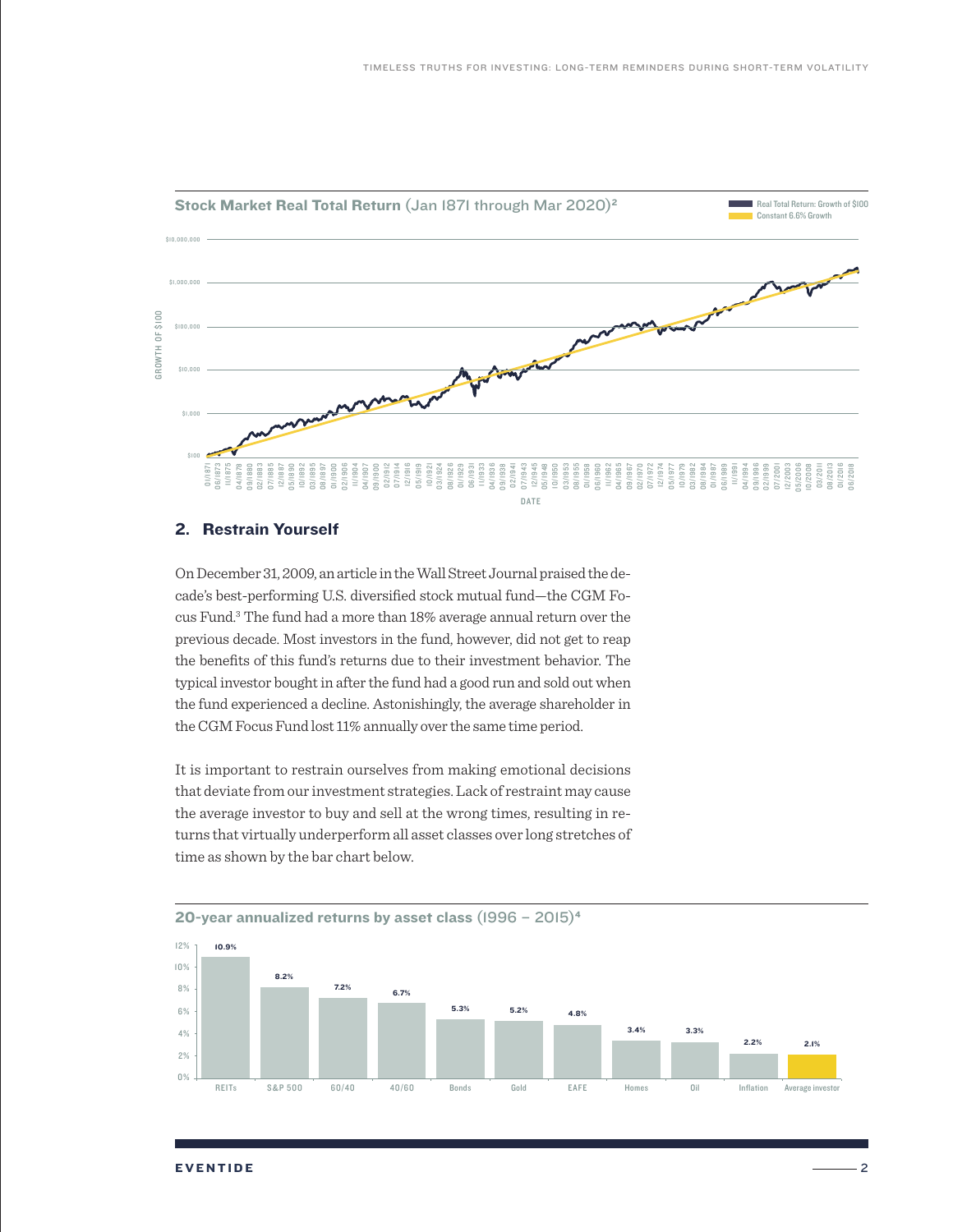### 3. Employ a System That Forces You to Buy Low

The most basic concept of making money in any market is to "buy low and sell high." Of course, this would be a lot easier to implement if we could predict the future with impeccable accuracy, right? We would know exactly when the market is at its lowest point and invest at the perfect time.

The truth is that studies have shown that there is a better way to invest than buying in at that lowest point (even if you were able to predict when that lowest point was). Investing the same amount of money each month (a strategy called "dollar-cost averaging") has shown to have better long-term returns compared to waiting to buy the dips at the absolute perfect times.<sup>5</sup>

The reason dollar-cost averaging works so well is that it forces you to continually gain exposure to the long-term upward momentum of the market while buying more shares when prices are low and less shares as prices increase.

The top graph below shows the return of the S&P 500 from the time period of January 1,2000- December 31, 2009. This time is referred to as "the lost decade" as the S&P had a negative return over the period. The bottom graph displays the dollar cost averaging strategy buying more shares as the market dips and less shares as the market peaks. The returns of the investor implementing this strategy outperform the market during the lost decade.



Dollar cost averaging purchases nearly twice as many shares when prices are low. What's more the return for an investor implementing this strategy would have been +5.9% over the period

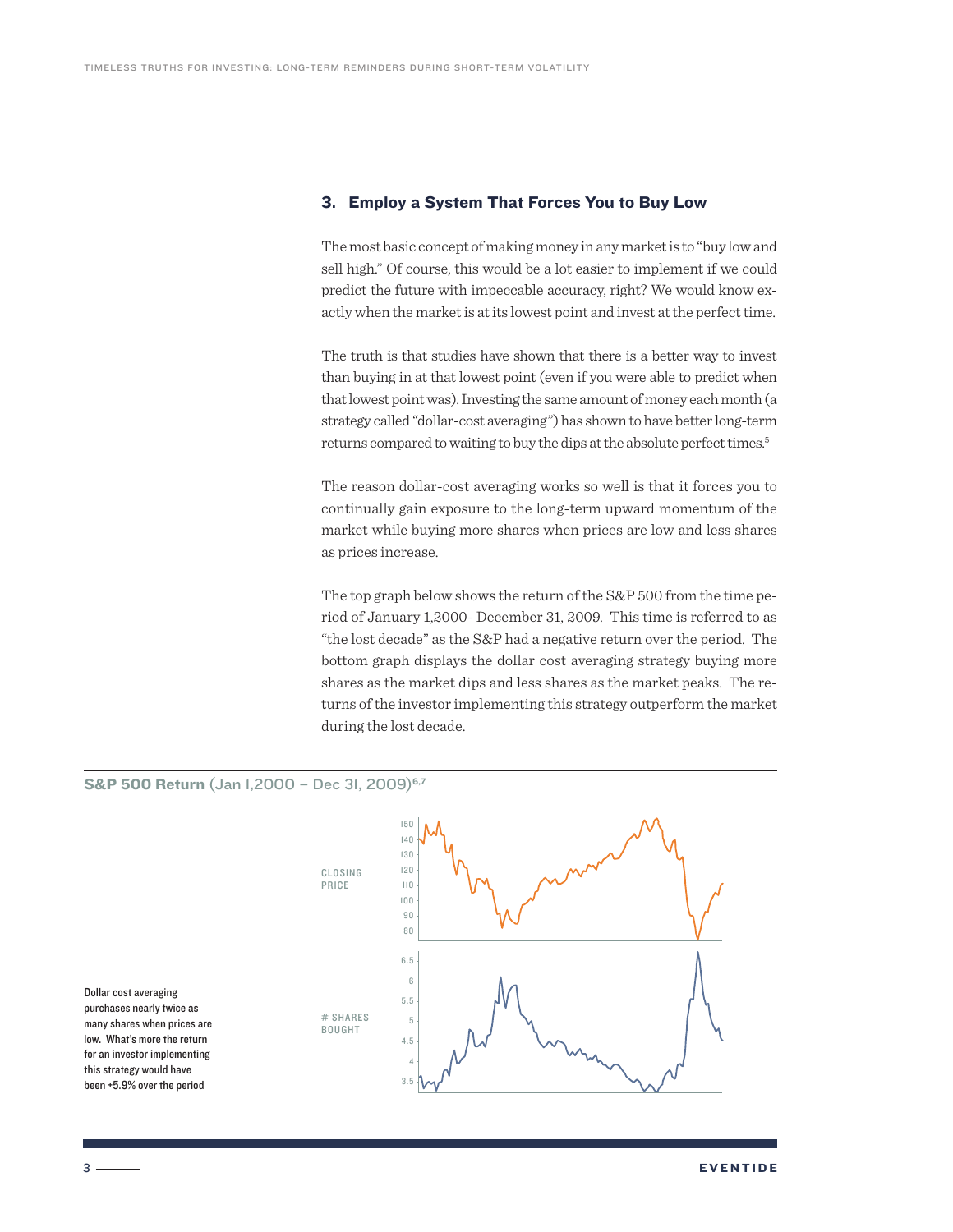# 4. Remember the "Most Powerful Force in the Universe"

Though not known for his investing advice, Albert Einstein made one audacious claim regarding investing that is worth remembering:

*The most powerful force in the universe is compound interest.*

What is compound interest? Another prominent historical figure, Benjamin Franklin, described compound interest this way:

*Money makes money. And money that makes money, makes money.*

As an example, imagine you invested \$3 per day that you would have otherwise spent on coffee, totaling \$1095 for the year. At a growth rate of 6.6%, that \$1095 would be worth \$1167.27 after one year. The next year, you invest another \$1095 on top of the \$1167.27 you made the previous year, totaling \$2,162.27. This \$2,162.27 now grows again at 6.6% rate, leaving you with \$2,411.58 at the end of the second year.

Here is what your \$3/day investment looks like over 40 years, assuming an annual 6.6% growth rate, compared to the uninvested \$3/day.

The most powerful force in the universe is compound interest.

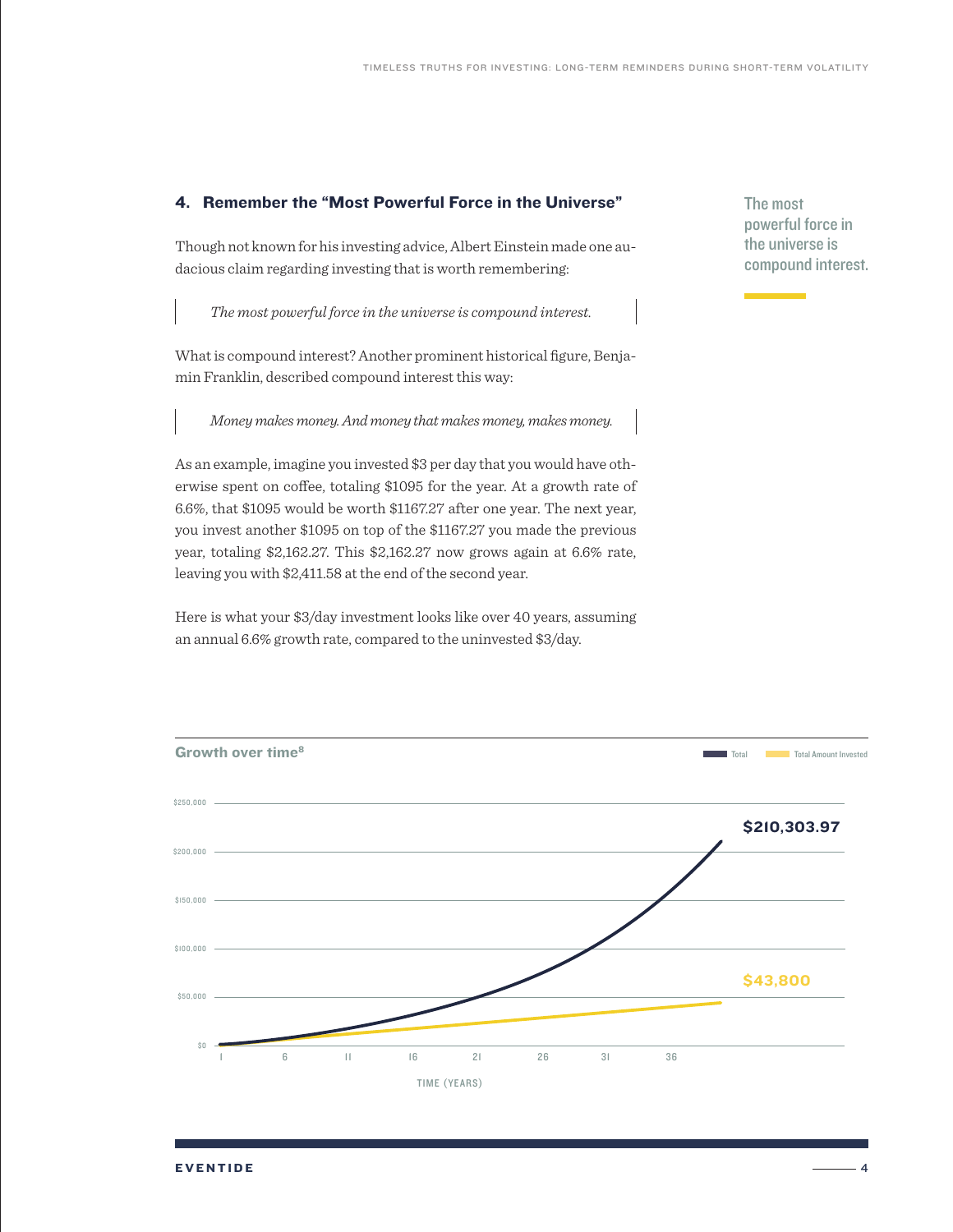We believe investing in businesses as opposed to stocks encourages a more thoughtful posture towards investing and naturally encourages the fruitful behavior that positions investors for longterm success.

### 5. Invest in Businesses, Not Stocks

At its most fundamental, investing is supplying capital to businesses. And when you supply a business with capital you become part owner of that business, sharing in their profits via dividends and growth via appreciation. It is important that we not lose sight of this simple, yet often-overlooked concept.

The meaning of the verb "invest" can quickly become distorted when our attention is diverted to stock ticker symbols, complex charts, or even outcomes we may desire.

Some of the most respected investors of our time have succeeded by focusing intently on the types of companies they want to own. Like these esteemed investors, it is important to ask the question,

"What types of companies do I want to own?"

Inherent in this question are further questions that warrant consideration:

*Would I be proud to own this company?*

*Would I feel comfortable having a family member work at this company?*

*Do I believe in the product or service that this company offers?*

*Does the company create value for each of its stakeholders?*

*Is its business model and management team able to sustain a successful business?*

We believe investing in businesses as opposed to stocks encourages a more thoughtful posture towards investing and naturally encourages the fruitful behavior that positions investors for long-term success. Confident investing, according to Eventide's CIO Finny Kuruvilla, starts with believing in high-quality companies:

*Many people have had the experience of purchasing a stock, becoming nervous as it declined, and then selling out at a loss—perhaps only to see it go right back up. On the other hand,*